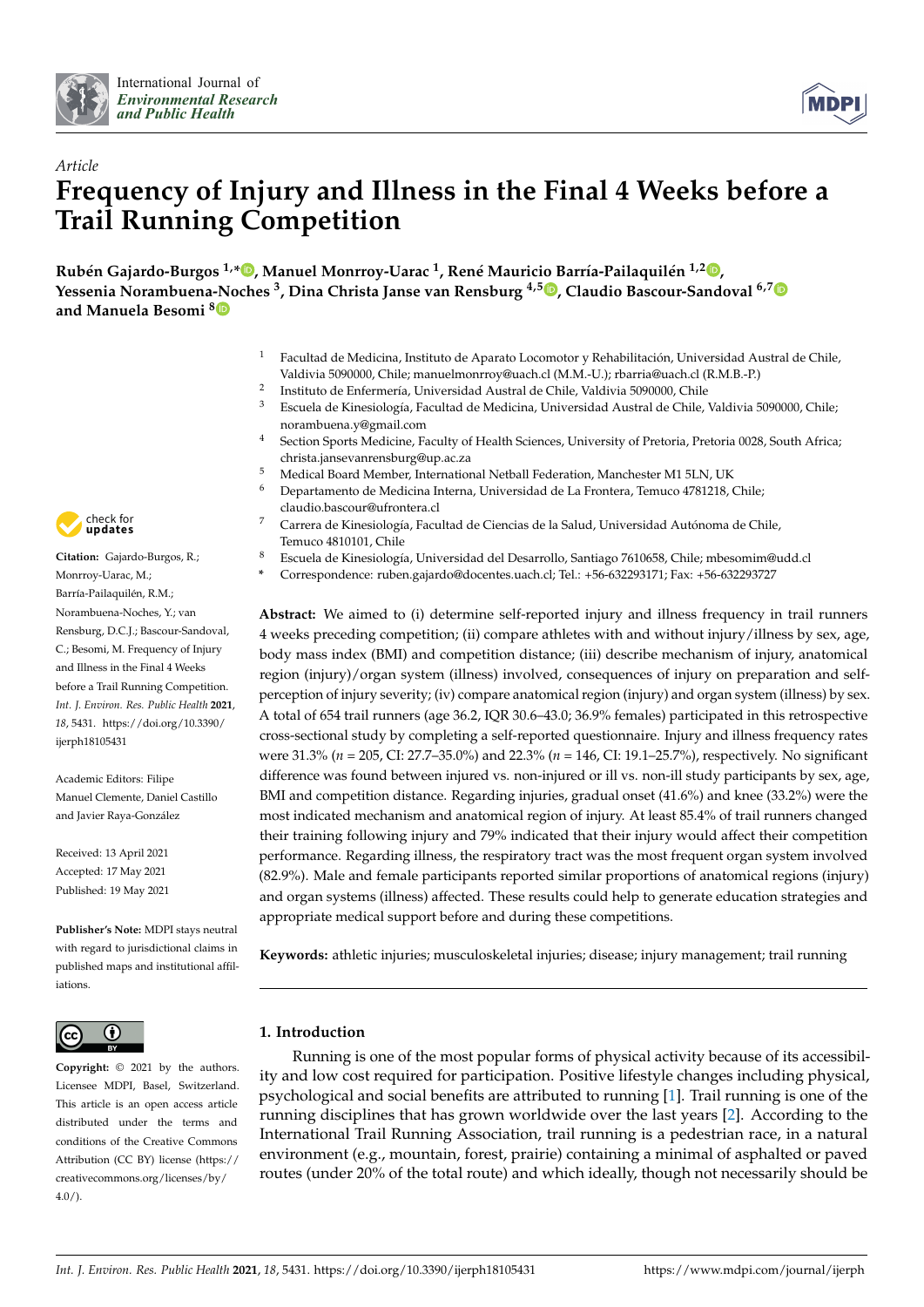self-sufficient (i.e., the runner must be autonomous between helping or supplying stations regarding clothing, communication, food and drinks) [\[3\]](#page-8-2).

Despite all the health benefits associated with physical activity, the risk of medical encounters such as injuries and illness is relatively high. The incidence of running-related injuries in disciplines covering from track and field athletes to marathon runners ranges from 19.4 to 79.3% [\[4\]](#page-8-3) over twelve weeks to one year of follow-up. Kluitenberg et al. [\[5\]](#page-8-4) described the prevalence of injuries in different populations of runners depending on their experience and type of competition, reporting a prevalence of 16.7 to 84.9% in novices, 21.6 to 55.0% in recreational runners, 1.4 to 94.4% in cross country runners and 21.0 to 90.6% in ultra-distance runners [\[5\]](#page-8-4). A recently published systematic review [\[6\]](#page-8-5) showed an overall incidence range between 1.6–4285.0 injuries per 1000 h of running. Additionally, the prevalence of injuries in trail runners has been reported between 22.2% [\[7\]](#page-8-6) during competition and 28.2% [\[8\]](#page-8-7) over one year with the lower limbs the most susceptible to sustain injuries. Illnesses are also prevalent among athletes. Viljoen et al. [\[6\]](#page-8-5) showed an overall incidence range between 65.0–6676.6 illnesses per 1000 h of running and the digestive system was the most common trail running illness reported. Moreover, upper respiratory illness that interfere with training and performance during competition has been reported in up to 10% of athletes [\[9\]](#page-8-8). Other systems commonly affected by illness are skin and subcutaneous tissues and the genitourinary system [\[10\]](#page-8-9). These injuries and illnesses have important consequences for the athletes' health, such as early-onset osteoarthritis in the long term, rising health costs [\[11\]](#page-8-10), absenteeism from work, loss in training days, diminished performance in the short term and, in some cases, dropping out of sport participation [\[12\]](#page-8-11) and a negative impact on performance [\[9\]](#page-8-8).

Injuries related to trail running are multifactorial and generally described as gradual onset injuries (repetitive micro-trauma) and sudden onset injuries (muscle strain, ligament sprains, etc.) [\[13\]](#page-8-12). Bertelsen et al. [\[14\]](#page-8-13) present an evidence-informed conceptual framework outlining the multifactorial nature of running-related injury etiology. This framework hypothesizes that a running-related injury occurs when accumulated loads per running session exceed the structure-specific load capacity when entering a running session. The structure-specific load capacity when entering a running session can adapt positively or negatively over time. This ability to adapt can be influenced by factors such as sex, age, or running distance. Loads associated with running could be quantified by the number of steps and the magnitude of the load in each step, so variables such as running distance, weight and BMI are also relevant to analyze. Some factors commonly associated with running injuries are the history of previous injuries and training programs with excessive overload [\[15\]](#page-8-14). Training load changes during the pre-competitive phase of an athlete's training plan. The volume and intensity of training increase and then progressively decrease before the competition, a phenomenon known as tapering [\[16\]](#page-8-15). This increase in training load could affect the athlete's stress levels, exposing them to a greater injury risk [\[17\]](#page-8-16) and increases the risk of illness due to alterations to the immune system [\[9\]](#page-8-8). Athletes are particularly vulnerable during the season of major competitions when they continue their training despite having an injury or illness [\[15,](#page-8-14)[18,](#page-8-17)[19\]](#page-8-18).

A four-step strategy for injury prevention has been proposed by van Mechelen et al. [\[20\]](#page-8-19): (i) to know the extent of the problem; (ii) to know the risk factors and injury mechanisms; (iii) to introduce a preventive measure; and (iv) to assess the effectiveness of this preventive measure. From the perspective of knowing the extent of the problem, studying the prevalence of injuries around a competition phase may be important to understand the magnitude of the problem [\[11](#page-8-10)[,15,](#page-8-14)[18,](#page-8-17)[19,](#page-8-18)[21\]](#page-8-20), with the ultimate goal to generate education strategies and provide better medical support during competitions. Only a few studies have determined the frequency or prevalence of injuries or illnesses in trail runners [\[8](#page-8-7)[,11](#page-8-10)[,13](#page-8-12)[,22](#page-8-21)[,23\]](#page-9-0) and no available studies have focused on the specific stage before the competition. This study aimed to (i) determine the self-reported frequency of injuries and illnesses in athletes participating in a trail running competition over the four weeks preceding the competition; (ii) compare athletes with and without injury/illness by sex,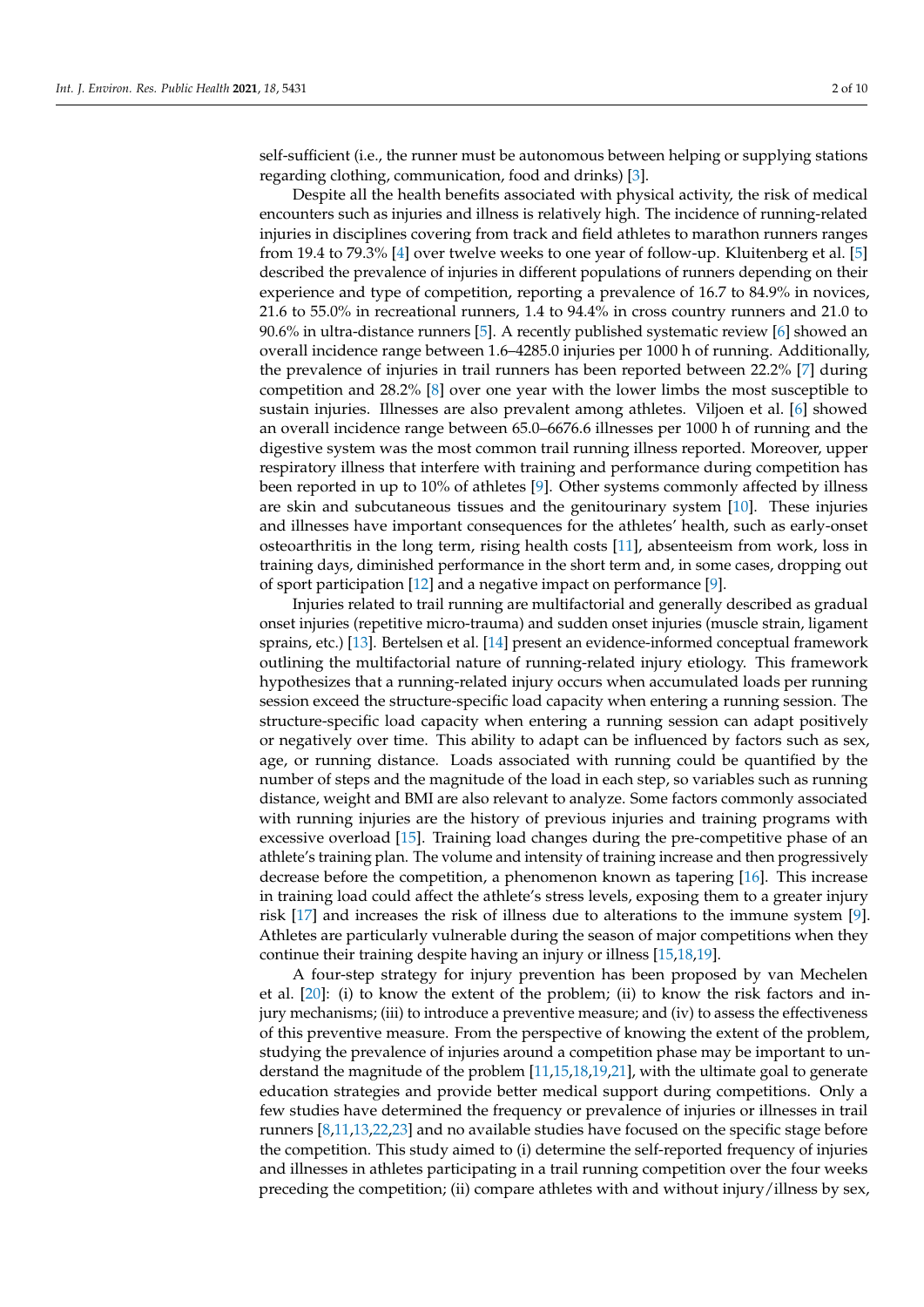age, body mass index (BMI) and competition distance; (iii) describe the mechanism of injury, the anatomical region (injury) or organ system (illness), consequences of injury on training features (i.e., volume, intensity and performance) and self-perception of the severity of injury for competition; and (iv) compare the anatomical region among injured athletes and the system affected among ill athletes by sex.

#### **2. Materials and Methods**

### *2.1. Study Design and Setting*

The study used a retrospective cross-sectional design. A total number of 1185 athletes entered the trail running event that occurred on 24 and 25 June 2017. The competition distances included continuous race distances over 11, 18, 24, 45 and 63 km and a two-phase distance Travesía Crossing of 23 km and 22 km over two days. During the reception of the competition kit one day before the event, all athletes were personally invited to participate.

#### *2.2. Participants*

Competition entrants 18 years and older that registered for the event and signed a participation informed consent were included in the study. All information was treated as strictly confidential and the injury and illness reports were anonymously recorded according to the guidelines of the Declaration of Helsinki. This research was assessed and approved by the Ethics Committee of the Medicine Faculty of Austral University of Chile (3003.2017) and followed the Strengthening the Reporting of Observational Studies in Epidemiology (STROBE) Guidelines.

#### *2.3. Data Sources and Variables*

A self-reported questionnaire in hard copy was completed the day before the competition by all participants who agreed to participate in the study, regardless of if they competed or not. They were assisted by physiotherapists previously trained in the completion of the questionnaire. The questionnaire was based on preceding surveys used by the International Association of Athletics Federations and the Fédération Internationale de Natation during the World Championships in 2013 [\[15,](#page-8-14)[19\]](#page-8-18). We used a forward translation and backward verification method to translate the English version into Spanish, adjusting the questions to trail runners. This process involved the translation of the questionnaire by a bilingual translator with a Spanish mother tongue, followed by the verification of the translated version by a bilingual person with an English mother tongue [\[24\]](#page-9-1). The questionnaire was divided into two sections. In the first section, questions covered sociodemographic data (age, sex, height and weight), distance of competition, weekly training hours in the last 4 weeks and questions to determine health status (injuries and illnesses in the last 4 weeks). Injury was defined as "injuries or physical complaints (such as pain, ache, stiffness, swelling, instability/giving way, locking or other symptoms) that athletes had in the four weeks prior to the championship, even if this had no major consequences for the athlete's participation in normal training and/or competition" [\[25\]](#page-9-2). Illnesses were defined as "any symptoms implying infection, allergy, gastroenteritis, flu, or dehydration that affected the competition preparation". If the athletes did not report any injuries or illnesses in the 4 week period before the competition, the questionnaire was ended.

The second section (if athletes reported an injury or illness) was composed of questions about injury mechanism, anatomical regions of injury, self-perceived impact of injury on training preparation for the event (i.e., volume, intensity and performance), self-perceived impact of injury on the competition (i.e., severity) and organ system affected by illness.

## *2.4. Statistical Methods*

The Shapiro–Wilk test was used to analyze whether quantitative variables had a normal distribution. Since this assumption was not reached by any variable, median and interquartile range (IQR) were reported. A 95% confidence interval (CI) was used in the frequency analyses. Missing data were ignored (complete case method) and we reported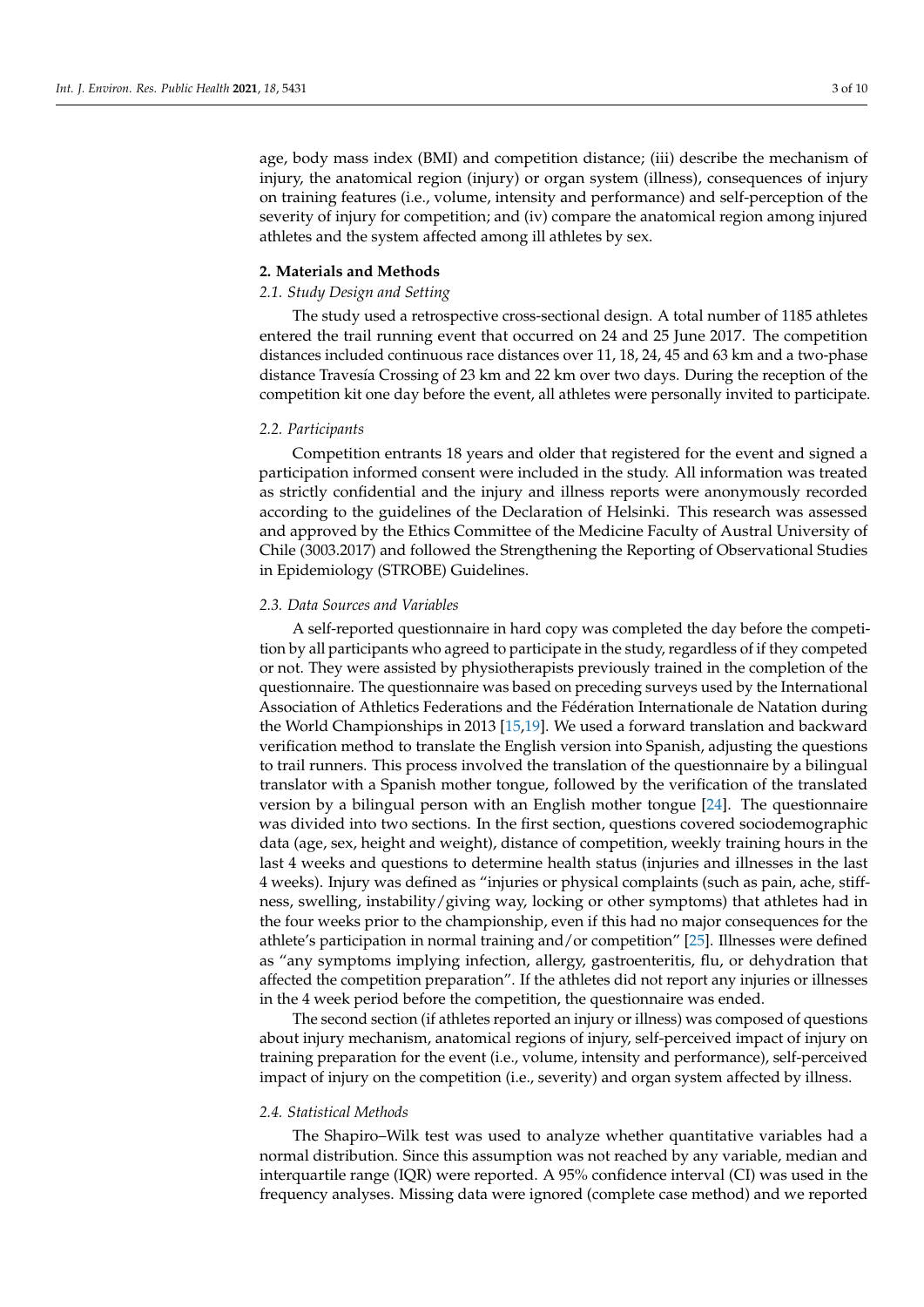the extent of missing data. In order to assess the external validity of our findings, the study participants and registered athletes in the event were compared using chi-square (sex and competition distance) and Mann–Whitney U tests (age). For aim 1, descriptive statistics were used to describe the frequency of injury and illness among athletes. For aim 2, injured and non-injured athletes and ill and non-ill athletes were compared by age and BMI using the Mann–Whitney test and by sex and competition distance using the chi-square test. For aim 3, descriptive statistics were used. For aim 4, anatomical regions and organ systems were compared within injured/ill athletes by sex (males/females) using the chi/square test. Data were analyzed using STATA 14 software.

## **3. Results**

Of the 1185 registered entrants, 654 (55.2%) runners, 241 (36.9%) females and 413 (63.1%) males accepted to participate and completed the questionnaire. There were no significant differences between the group of participants and total competition entrants regarding sex ( $p = 0.546$ ), age ( $p = 0.508$ ) and competition distance ( $p = 0.100$ ).

## *3.1. Aim 1: Frequency of Injury and Illness*

Regarding injuries, 31.3% (*n* = 205, CI: 27.7–35.0%) of participants indicated they had an injury in the 4 weeks prior to the competition. Of those who reported injuries, 62 (30.2%) reported having more than one injury during the previous 4 weeks.

Illness during the 4 weeks before competition was reported by 22.3% of participants (*n* = 146, CI: 19.1–25.7%). The frequency of injuries and illnesses in the 4 weeks before the event is shown in Table [1.](#page-3-0)

<span id="page-3-0"></span>

|                               | Total $n = 654$         | <b>Injured Athletes</b><br>$n = 205$ | Non-Injured<br>Athletes<br>$n = 449$ | <i>p</i> -Value | <b>Ill Athletes</b><br>$n = 146$ | <b>Non-Ill Athletes</b><br>$n = 508$ | $p$ -Value |
|-------------------------------|-------------------------|--------------------------------------|--------------------------------------|-----------------|----------------------------------|--------------------------------------|------------|
| Sex $\ddagger$                |                         |                                      |                                      |                 |                                  |                                      |            |
| Female<br>Males               | 241 (36.9)<br>413(63.1) | 74 (30.7)<br>131 (31.7)              | 167(69.3)<br>282 (68.3)              | 0.787           | 59 (40.4)<br>87 (59.6)           | 182 (35.8)<br>326 (64.2)             | 0.312      |
| Age (years) $+$               | 36.2 [30.6-43.0]        | 36.7 [30.4-43.9]                     | 35.9 [30.8-42.3]                     | 0.595           | 36.4 [30.5-41.2]                 | 36.1 [30.7-43.3]                     | 0.632      |
| Height (cm) $+8$              | 170.0 [163.0-175.0]     | 170.0 [163.0-175.0]                  | 170.0 [163.0-175.3]                  |                 | 169.5 [162.3-176.0]              | 170.0 [164.0-175.0]                  |            |
| Weight $(kg)$ <sup>+,§§</sup> | 70.0 [60.0-78.0]        | 70.0 [60.0-77.8]                     | 70.0 [60.0-79.0]                     |                 | 70.0 [60.0-80.0]                 | 70.0 [60.0-78.0]                     |            |
| $BMI$ <sup>+,§§§</sup>        | 24.0 [22.2-26.0]        | 24.1 [22.3-25.8]                     | 23.9 [22.2-26.1]                     | 0.996           | 24.2 [22.6-26.1]                 | 23.9 [22.2-25.9]                     | 0.343      |
| Distance $†$                  |                         |                                      |                                      |                 |                                  |                                      |            |
| 11k                           | 194 (29.7)              | 64 (33.0)                            | 130 (67.0)                           | 0.411           | 49 (33.6)                        | 145(28.5)                            | 0.817      |
| 18k                           | 136 (20.8)              | 36(26.5)                             | 100(73.5)                            |                 | 27(18.5)                         | 109(21.5)                            |            |
| 24k                           | 144 (22.0)              | 44 (30.6)                            | 100(69.4)                            |                 | 29 (19.9)                        | 115(22.6)                            |            |
| 45 k                          | 101(15.4)               | 36(35.6)                             | 65 (64.4)                            |                 | 24 (16.4)                        | 77(15.2)                             |            |
| 63k                           | 47(7.2)                 | 18(38.3)                             | 29(61.7)                             |                 | 11(7.5)                          | 36(7.1)                              |            |
| Crossing $(23 + 22k)$         | 32(4.9)                 | 7(21.9)                              | 25(78.1)                             |                 | 6(4.1)                           | 26(5.1)                              |            |

**Table 1.** Demographic and race distance characteristics of participants.

Note: *n*, number; cm, centimeters; kg, kilograms; BMI, body mass index; k, kilometers. † Median, Interquartile range [IQR]; ‡ absolute frequency, percentage (%); § missing data for 19 participants (5 females and 14 males; 4 injured and 15 non-injured athletes); §§ missing data for 19 participants (4 females and 15 males; 3 injured and 16 non-injured athletes); <sup>§§§</sup> missing data for 22 participants (6 females and 16 males; 5 injured and 17 non-injured athletes).

## *3.2. Aim 2: Comparison of Injured and Ill Athletes by Sex, Age, BMI and Competition Distance*

There was no statistically significant difference between injured vs. non-injured or ill vs. non-ill athletes by sex, age, BMI, or competition distance (Table [1\)](#page-3-0).

### *3.3. Aim 3: Description of the Mechanism of Injury, Anatomical Region (Injury) or Organ System (Illness), Consequences of Injury on Training (i.e., Volume, Intensity and Performance) and Self-Perception of the Severity of Injury for Competition*

Of the 205 athletes reporting an injury, most athletes (41.6%; *n* = 84) indicated that the injury had gradual onset, 26.7% (*n* = 54) reported sudden onset without trauma, 20.8%  $(n = 42)$  reported an identifiable event such as a fall while running and 10.9%  $(n = 22)$  an incident unrelated to running.

Nine participants (4 females and 5 males, 4.4%) did not report the injured anatomical region. The knee was the most affected site (33.2%) for both sexes, followed by the hips in females (14.3%) and the ankle in males (16.7%) (Figure [1\)](#page-4-0). From the reported illnesses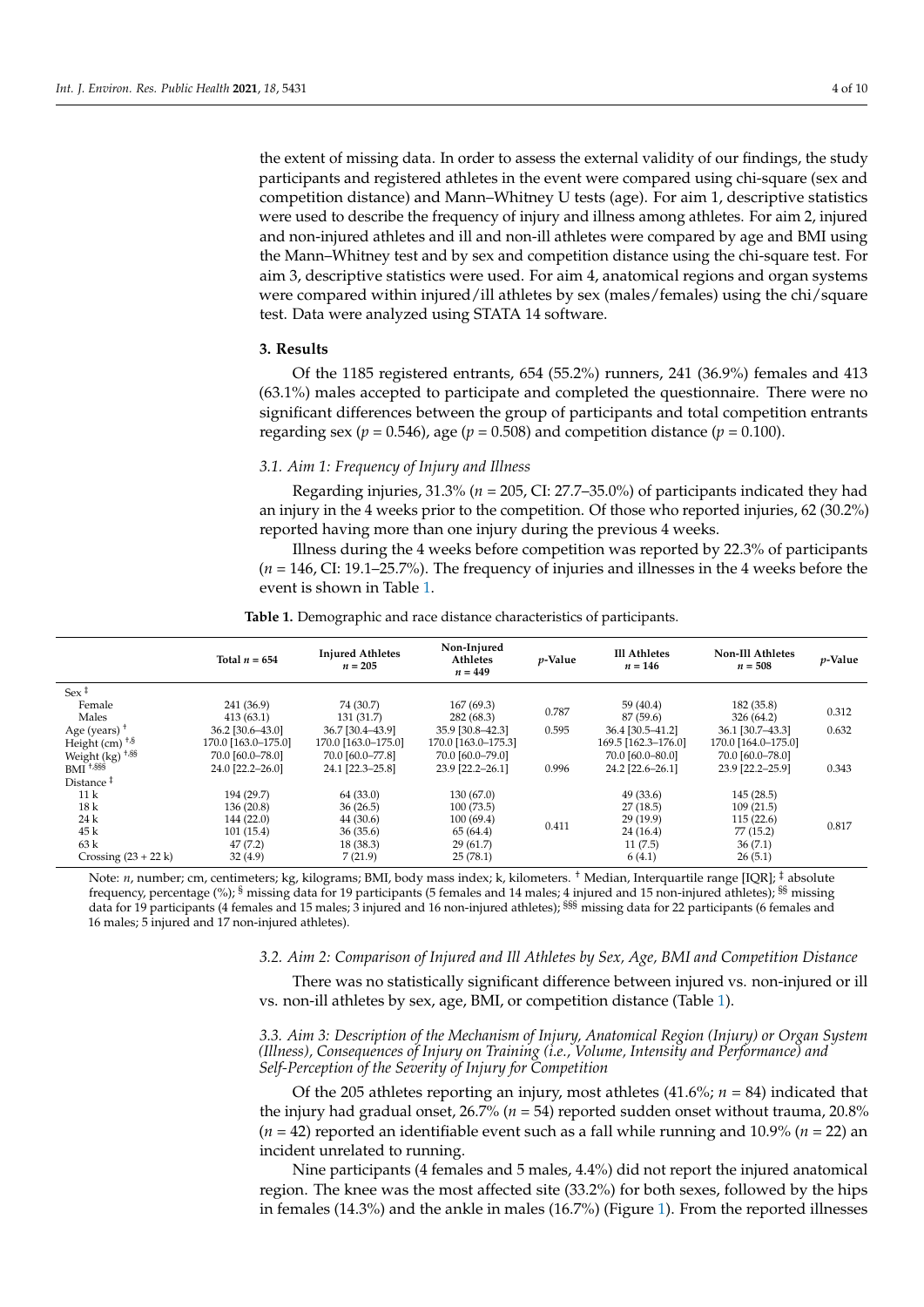$(n = 146)$ , the respiratory system was the most frequent organ involved  $(n = 121, 82.9\%)$ followed by the gastrointestinal system ( $n = 10, 6.9\%$ ), the immunological system ( $n = 7$ , 4.8%) and the musculoskeletal system  $(n = 3, 2.1\%)$ .

<span id="page-4-0"></span>

Figure 1. Anatomical region of (a) injury and (b) organ system affected by illnesses for males (values on the left) and females (values on the right).

Among participants who reported a previous injury, 77.6% had to reduce their training volume as a consequence of the injury, 80.3% had to modify the intensity of their training ing and 85.4% found their performance in training was affected by their injuries (Table 2). and 85.4% found their performance in training was affected by their injuries (Table [2\)](#page-4-1). Participants had to modify their training within the last 4 weeks because of these injuries Participants had to modify their training within the last 4 weeks because of these injuries by a median of six days (IQR 2–12 days). by a median of six days (IQR 2–12 days).

<span id="page-4-1"></span>**Table 2.** Consequences on training and competition due to injury. **Table 2.** Consequences on training and competition due to injury.

| <b>Total</b>  |
|---------------|
| $n = 201$ s   |
| 45(22.4)      |
| 45(22.4)      |
| 67 (33.3)     |
| 25(12.4)      |
| 19(9.5)       |
| $n = 198$ SS  |
| 39(19.7)      |
| 50(25.3)      |
| 64 (32.3)     |
| 30(15.2)      |
| 15(7.6)       |
| $n = 199$ SSS |
| 29(14.6)      |
| 63 (31.7)     |
| 71 (35.7)     |
| 27(13.6)      |
| 9(4.5)        |
|               |

Note: *n*, number; () percentage; § missing data for 4 participants (4 males); <sup>§§</sup> missing data for 7 participants (3 females and 4 males); and §§§ missing data for 6 participants (2 females and 4 males).

Concerning self-perception of injury severity and its effect on performance during the competition, 21.0% did not believe it would have any influence, whereas 40.5% indicated it would have a mild effect, 30.0% believe it would have a moderate effect, 5.0% believe it would have a significant effect and 3.5% declared that they would not take part in the competition since they considered that their injury would have a serious effect.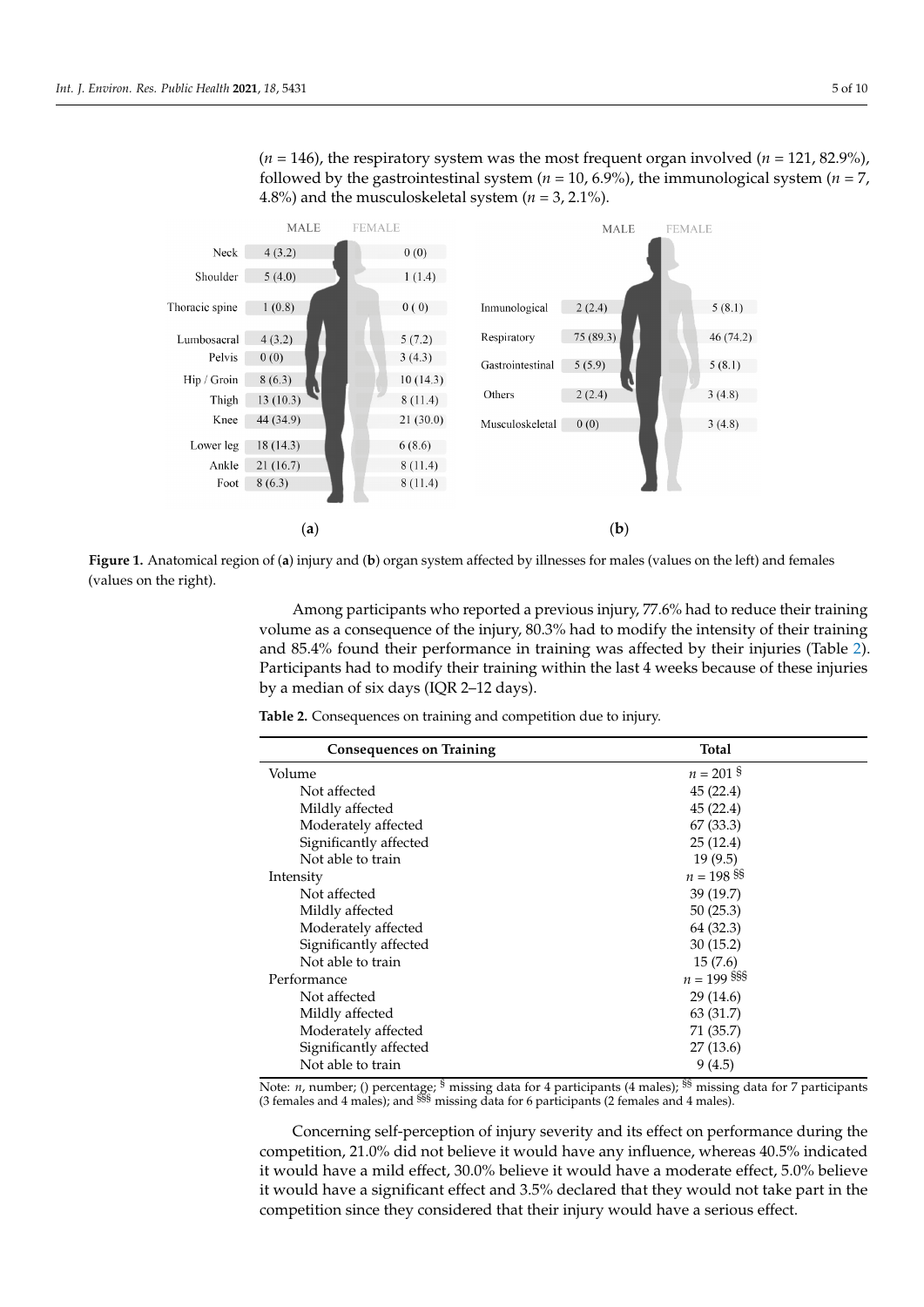Regarding mechanism of injury and anatomical region of injury between runners with and without time loss injuries, we found that gradual onset injuries was the most frequent for both groups (38.4% vs. 51.0%) and that the most affected anatomical region was the knee (35.9% vs. 25.5%). Observing the self-perception of the severity of the injury for the competition, the runners with time loss injuries believed that their injury would mainly affect them mildly (40.7%) or moderately (34.0%). Runners with non-time loss injuries believed that this injury would mainly affect them mildly (40.0%) or not at all (38.0%).

## *3.4. Aim 4: Comparison of the Anatomical Region (Injury) and the Organ System (Illness) Affected among Athletes by Sex*

Male and female participants reported similar proportions of anatomical regions affected by injury ( $p = 0.062$ ) and organ systems affected by illness ( $p = 0.211$ ) (Figure [1\)](#page-4-0).

## **4. Discussion**

Knowledge of injuries and illness in trail runners, as well as knowledge of the factors that could influence in structure-specific load capacity when entering a running session and the factors that could influence the magnitude of load associated with running are important for the understanding of the etiology of injuries and illness [\[14\]](#page-8-13). This study aimed to answer several questions. First, our results show that nearly a third of trail runners compete with some type of injury and almost a quarter competes with an illness sustained in the four weeks before the competition. Second, there were no differences in age, sex, BMI, or competition distance between injured vs. non-injured, or ill vs. healthy participants. Third, one in four athletes reported a gradual onset of injuries, one in three reported injuries at the knee and four in five illnesses to the respiratory system. Fourth, there were no differences between male and female participants regarding the anatomical region of injuries or the system affected by illnesses.

Participation in sports events despite illness or injury is a known phenomenon in athletes. Studies conducted in athletes from national teams participating in International Championships of track and field athletics reported that 24.3% to 29.2% of them had suffered some type of injury and 17.6% of them some illness, during the 4 weeks before a competition [\[15](#page-8-14)[,18\]](#page-8-17). Although the number of runners participating in recreational/competitive events has highly increased during the last decades [\[2\]](#page-8-1), there is limited information that determines the condition of these athletes when entering into these events. Records obtained from elite athletes are not comparable to recreational/competitive athletes mainly due to multiple differences presented during their training, heterogeneity in their physical conditions and differences in health insurance [\[5\]](#page-8-4). A recently published study on trail runners found that 28.2% of them suffered from an injury or illness in the 12 months leading up to a competition [\[8\]](#page-8-7). The current study is the first study that determines the prevalence of injuries and illnesses in the final 4 weeks before the competition in trail runners. To our knowledge, only two studies have analyzed the prevalence of injuries prior to a competition. Viljoen et al. concluded that 28.2% of the participants of a trail running competition reported an injury in the twelve months before a competition [\[8\]](#page-8-7). In a prospective study, an average prevalence of 22.4% (95% CI: 20.9–24.0%) was reported in trail runners over a six month follow-up period [\[11\]](#page-8-10). As we evaluated a specific period in the 4 weeks pre-competition our results are not directly comparable.

The frequency of injuries (31.3%) in the 4 weeks before the competition appears high considering that one of the main risk factors to suffer an injury is to report a previous injury [\[7,](#page-8-6)[19\]](#page-8-18) and that these athletes aim to get to the competition at their best performance level. The prevalence of injury in runners ranges from 0.5 to 94.4% [\[4,](#page-8-3)[5\]](#page-8-4). This variation is mainly due to dissimilarities in the definition of injury, type of athletes and different monitoring periods.

Similar to injuries, illnesses in the 4 weeks before a competition may generate alterations in the quantity and quality of training in athletes, as well as affect competition performance and put the athlete at greater health risk during competition [\[26\]](#page-9-3). In our study, 22.3% showed signs and symptoms of illnesses in the 4 weeks before compe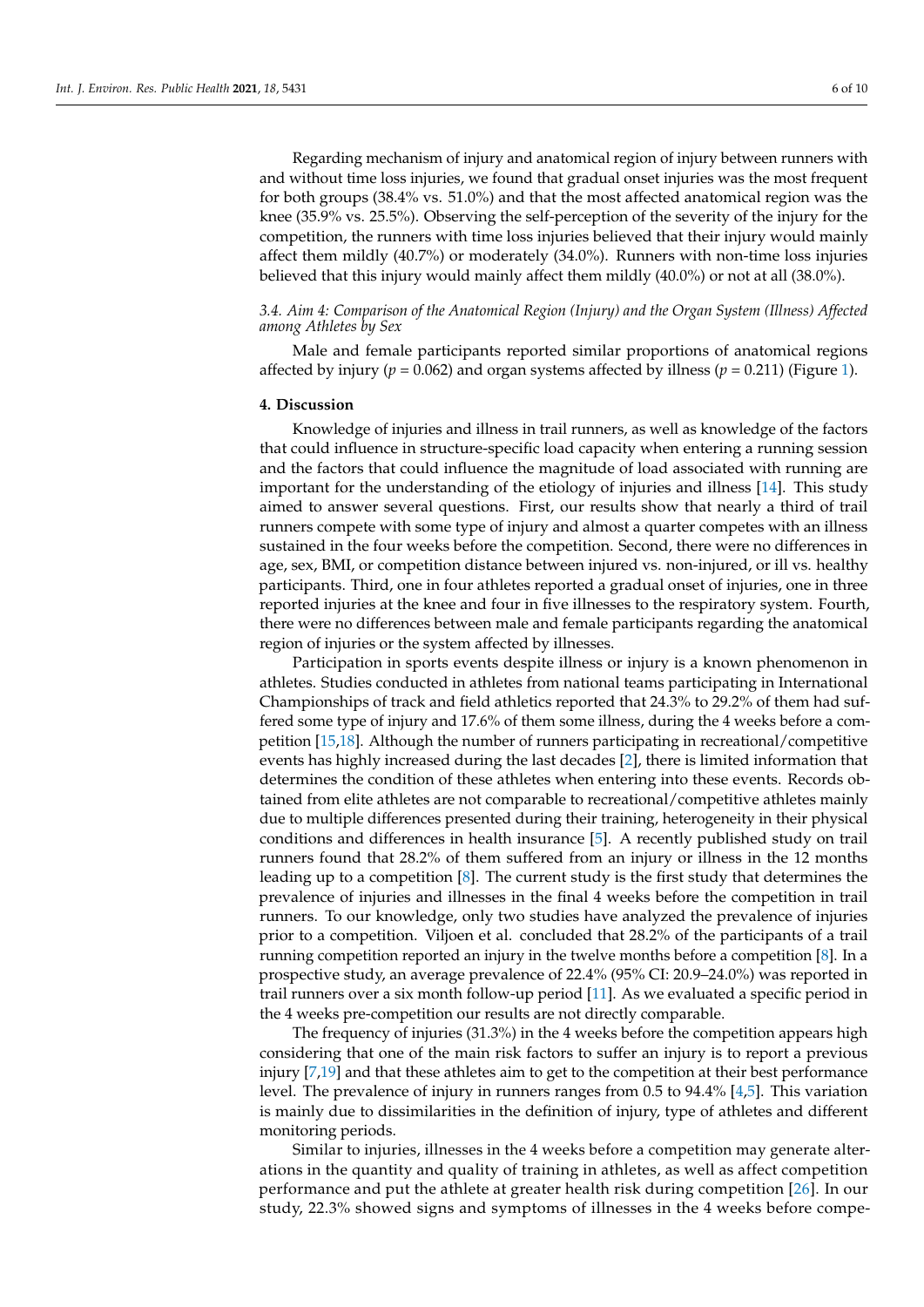tition. This finding is consistent with what was found by Edouard et al. in athletes participating in the European Athletics Indoor Championships [\[18\]](#page-8-17). Over 80% of these illnesses were associated with the respiratory system. It has been well documented that illnesses of the upper respiratory tract are the most prevalent in different sports populations [\[9\]](#page-8-8). Most cases are related to common viral infections and allergic responses [\[9\]](#page-8-8). A recently published systematic review [\[6\]](#page-8-5) showed that the most common trail running illnesses reported related to the gastrointestinal tract, followed by the metabolic and cardiovascular systems. These illnesses were only analyzed during competition but not during the training period leading up to the competition. It has been suggested that long periods of high intensity of physical exercise or an increase of load in preparation for a competition, increases the risk of alterations to the immune system and therefore contraction of an illness  $[9,10]$  $[9,10]$ . In our case, considering the timing of assessment was around winter, this high prevalence was expected.

There were no differences in sex, age, BMI or competition distance between athletes that reported an injury/illness and those who did not. Regarding the comparison by sex, a recent systematic review found no differences between the overall injury rate between females and males [20.8 per 100 (95% CI 19.9–21.7) vs. (20.4 (95% CI 19.7–21.1) respectively] [\[27\]](#page-9-4). Observing competition distance, a higher incidence of injury in females competing in 10 kilometres or less (RR of 1.08; 95% CI: 1.04–1.39) was the only finding, but the analysis did not incorporate trail running studies [\[27\]](#page-9-4). There is no consensus on the association between age and risk of injury in runners. A systematic review [\[28\]](#page-9-5) found that older runners were at higher risk, but this relationship was only investigated in one of the eight articles that were included. Caution with interpretation is required as the study analysed runners preparing for a marathon and not a trail running competition. Regarding the BMI, a systematic review [\[29\]](#page-9-6) found that higher BMI was a risk factor of injury in short distance runners (mean running distance  $\leq$ 20 km/week and  $\leq$ 10 km/session) but this analysis did not incorporate studies with trail runners.

Forty-two percent of injured athletes declared that their injury started gradually. This is in line with previous studies reporting that gradual onset injuries are the most common mechanism of injury in trail runners [\[8,](#page-8-7)[11\]](#page-8-10). Overuse (gradual onset) injuries generally do not generate a loss of training/competition days, but they do generate alterations in the performance during those days [\[30\]](#page-9-7). This type of injury could be related to inappropriate planning of training load and competition; including an excessive and rapid increase in volume and intensity, such as those that occur in the pre-competition phase [\[16\]](#page-8-15). This situation usually does not allow time for correct adaptation of tissues that need to recover [\[17\]](#page-8-16).

As reported in previous studies  $[4,5,8]$  $[4,5,8]$  $[4,5,8]$ , the most commonly affected site was the knee (33.2%). In our population, this may be linked, on the one hand, to the high demands and impact loads required for downhill running which demand higher muscle co-activation to improve joint stiffness [\[23\]](#page-9-0). On the other hand, a hilly run could generate fatigue of the plantar flexor muscles [\[31\]](#page-9-8), exposing runners to a lower capacity for postural control, which could explain the higher frequency of lower limb injuries. However, this warrants further evaluation.

Training and competition generate a series of homeostatic changes, which produce different types of positive adaptations in the human body [\[32\]](#page-9-9). At least 85.4% of trial runners needed to change their training because of the injury. This change or unintended decrease of training may generate a reduction in performance [\[33\]](#page-9-10), cause fear and anxiety [\[34\]](#page-9-11) and increase injury risk [\[32\]](#page-9-9). In order to determine the severity of the injury we have used self-perception of the effect of this injury on running performance during the competition. More than three-quarters of participants reported that their injury would affect their running performance. These beliefs could cause stress and anxiety in runners [\[34\]](#page-9-11), which could further negatively influence performance at the competition itself. Other studies have used the OSTRC-H severity score to determine the severity of the injury, analysing the consequences in training resulting from the injury. Severity scores ranged between 31.6 and 35.0 on a 0 to 100 scale [\[8](#page-8-7)[,11\]](#page-8-10).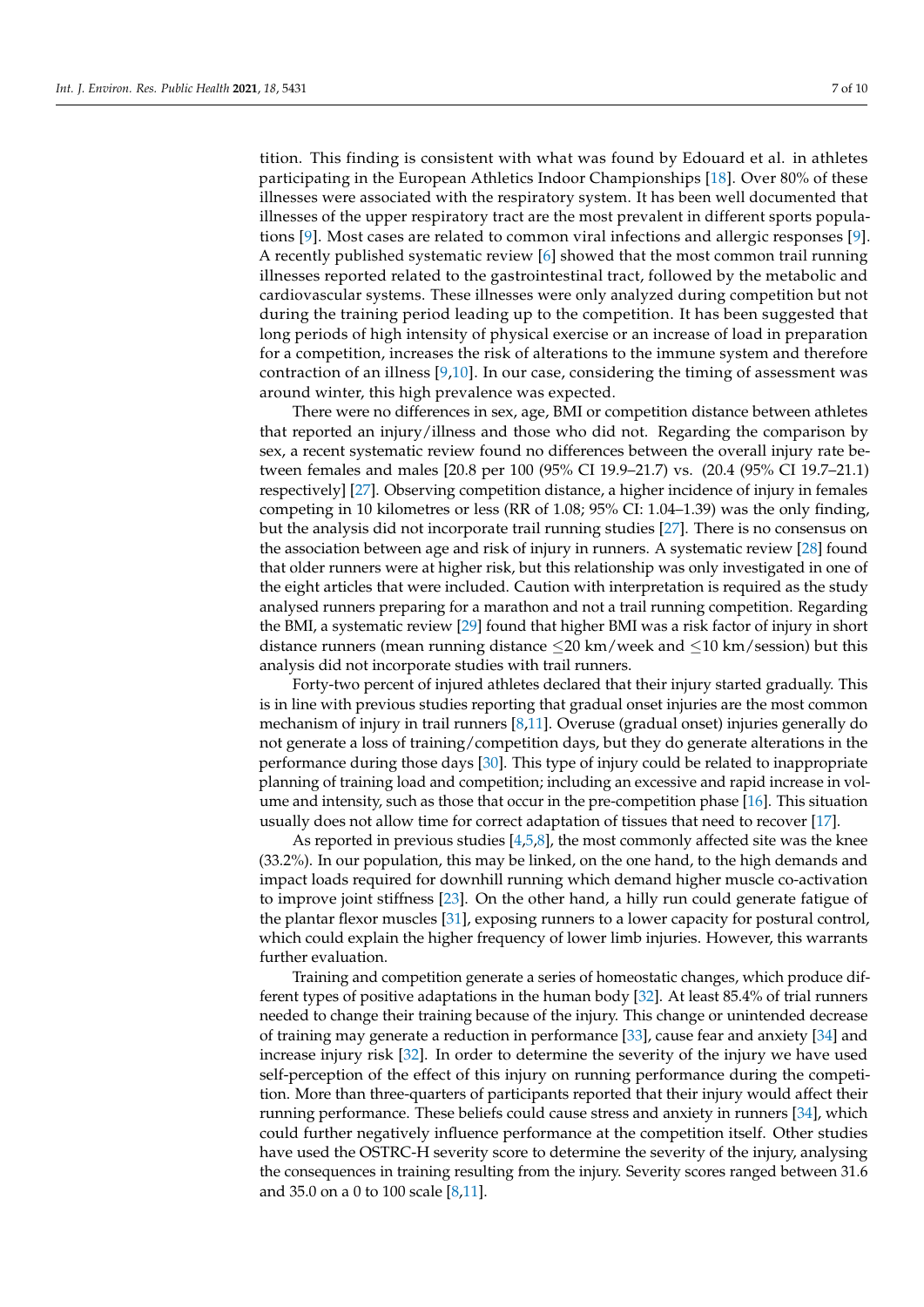The high prevalence of knee injuries was similar between males and females. Although not statistically significant the second-highest joint affected differed between males and females (ankle vs. hip). This sex difference may be related to biomechanical differences during running. Females compared to males have shown differences in kinematics in the transverse and frontal planes including greater hip adduction and internal rotation [\[35\]](#page-9-12) and greater gluteus maximus activity on both level and inclined surface [\[36\]](#page-9-13).

Similarly, illness did not differ between males and females. This finding is consistent with previous studies [\[37\]](#page-9-14) that report no significant differences in upper respiratory symptoms (40% vs. 52%) during a 16-week winter training period in endurance athletes.

Some of the limitations of our study are the possible recall bias and self-diagnosis of injuries and illnesses by the athletes as a physician did not confirm the diagnosis. Regarding recall bias, it is possible that runners with non-time loss injuries had more difficulties remembering the characteristics of their injuries, even though the analysis time was short (4 weeks). In relation to the diagnosis of injuries and illnesses, classification was based on signs and symptoms. Despite this, self-reported injury questionnaires are accurate when compared to medical records, thus, they could be a good alternative for this type of study [\[38\]](#page-9-15). Although our definition of injury did not exclude those injuries generated by other activities different from running, only 11% of injured athletes reported an injury of a different origin. This is an important consideration, since most research analyzing injury prevalence in athletes define it as running-related injuries, without considering injuries from any other origin which may influence training or competition. Additionally, data such as weekly training hours during the last 4 weeks were not considered, since this measure was self-reported and instructions were not clearly understood by some participants. In some cases, participants indicated weekly kilometers and not hours. Possibly weekly distance would have been a better self-reported outcome. Objective measures of training load, such as the measurement of space-time parameters through the use of clocks with global positioning systems in ecological conditions [\[39\]](#page-9-16), are recommended for future studies. The results should be interpreted with caution, because even though the sample did not have significant differences regarding the proportion by sex, age and competition distance, the response rate was low (55.2%), limiting the generalizability of our results.

## **5. Conclusions**

Almost a third of athletes participating in a trail running event reported sustaining an injury and nearly a quarter contracting an illness in the 4 weeks before the competition. Gradual onset of injuries was the most common mechanism of injury and the knee the most frequently affected body region. Most athletes modified their training volume and/or intensity due to injury and most of the injured athletes perceived the injury would alter participation in the competition. Considering that a multidisciplinary team prepares these athletes at different phases of their training program, these results could help to generate education strategies and appropriate medical support before and during these competitions.

**Author Contributions:** Conceptualization, R.G.-B., M.M.-U., R.M.B.-P. and Y.N.-N.; methodology, R.G.-B. and R.M.B.-P.; formal analysis, R.G.-B., C.B.-S. and R.M.B.-P.; writing—original draft preparation, R.G.-B., M.M.-U., R.M.B.-P. and Y.N.-N.; writing—review and editing, R.G.-B., D.C.J.v.R., C.B.-S. and M.B. All authors have read and agreed to the published version of the manuscript.

**Funding:** This research received no external funding.

**Institutional Review Board Statement:** The study was conducted according to the guidelines of the Declaration of Helsinki, and approved by the Ethics Committee of the Medicine Faculty of Austral University of Chile (3003.2017, 30 March 2017).

**Informed Consent Statement:** Informed consent was obtained from all subjects involved in the study. Written informed consent was obtained from the patient(s) to publish this paper.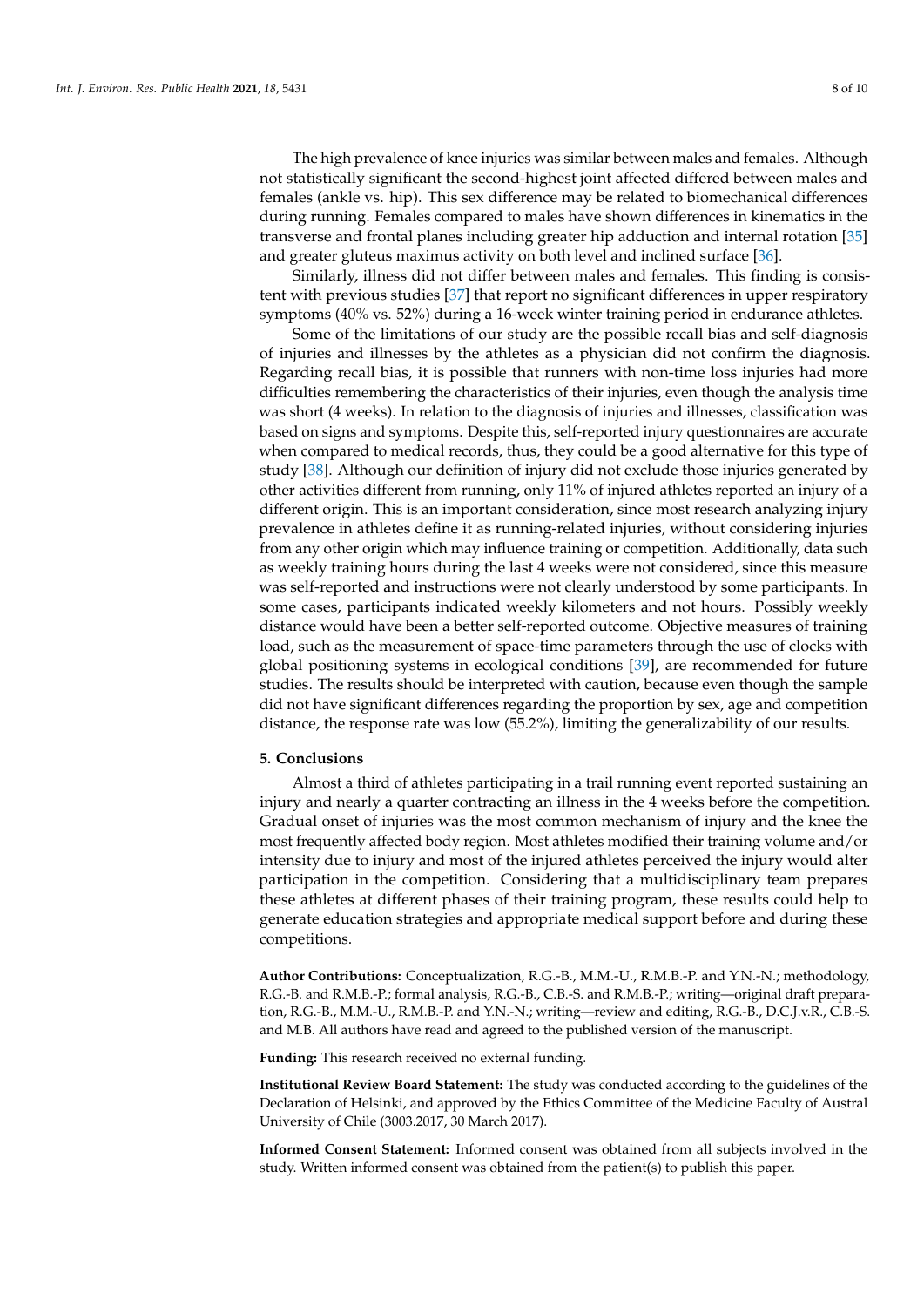**Data Availability Statement:** The data that support the findings of this study are available from the corresponding author, upon reasonable request.

**Acknowledgments:** We thank Sergio Martínez, for their comments that greatly improved the manuscript. We acknowledge Corporación Deportiva Nimbus Outdoor for the facilities to carry out this study.

**Conflicts of Interest:** The authors declare no conflict of interest.

## **References**

- <span id="page-8-0"></span>1. Hespanhol, L.C., Jr.; Pillay, J.D.; van Mechelen, W.; Verhagen, E. Meta-Analyses of the Effects of Habitual Running on Indices of Health in Physically Inactive Adults. *Sports Med.* **2015**, *45*, 1455–1468. [\[CrossRef\]](http://doi.org/10.1007/s40279-015-0359-y)
- <span id="page-8-1"></span>2. Cejka, N.; Rust, C.A.; Lepers, R.; Onywera, V.; Rosemann, T.; Knechtle, B. Participation and performance trends in 100-km ultra-marathons worldwide. *J. Sports Sci.* **2014**, *32*, 354–366. [\[CrossRef\]](http://doi.org/10.1080/02640414.2013.825729)
- <span id="page-8-2"></span>3. Association, I.T. Definition Trail. Available online: <https://itra.run/content/definition-trail> (accessed on 17 May 2021).
- <span id="page-8-3"></span>4. van Gent, R.N.; Siem, D.; van Middelkoop, M.; van Os, A.G.; Bierma-Zeinstra, S.M.; Koes, B.W. Incidence and determinants of lower extremity running injuries in long distance runners: A systematic review. *Br. J. Sports Med.* **2007**, *41*, 469–480. [\[CrossRef\]](http://doi.org/10.1136/bjsm.2006.033548)
- <span id="page-8-4"></span>5. Kluitenberg, B.; van Middelkoop, M.; Diercks, R.; van der Worp, H. What are the Differences in Injury Proportions between Different Populations of Runners? A Systematic Review and Meta-Analysis. *Sports Med.* **2015**, *45*, 1143–1161. [\[CrossRef\]](http://doi.org/10.1007/s40279-015-0331-x)
- <span id="page-8-5"></span>6. Viljoen, C.T.; van Rensburg, D.C.J.; Verhagen, E.; van Mechelen, W.; Tomás, R.; Schoeman, M.; Scheepers, S.; Korkie, E. Epidemiology of Injury and Illness Among Trail Runners: A Systematic Review. *Sports Med.* **2021**, *51*, 917–943. [\[CrossRef\]](http://doi.org/10.1007/s40279-020-01418-1)
- <span id="page-8-6"></span>7. Hulme, A.; Nielsen, R.O.; Timpka, T.; Verhagen, E.; Finch, C. Risk and Protective Factors for Middle- and Long-Distance Running-Related Injury. *Sports Med.* **2017**, *47*, 869–886. [\[CrossRef\]](http://doi.org/10.1007/s40279-016-0636-4)
- <span id="page-8-7"></span>8. Viljoen, C.T.; van Rensburg, D.C.C.J.; van Rensburg, A.J.; Booysen, E.; Chauke, S.; Coetzee, P.; Hurlimann, A.; Jooste, M.; Nibe, Y.; Schulenburg, C.; et al. One in four trail running race entrants sustained an injury in the 12 months training preceding the 2019 SkyRun race. *Phys. Ther. Sport* **2020**, *47*, 120–126. [\[CrossRef\]](http://doi.org/10.1016/j.ptsp.2020.11.029)
- <span id="page-8-8"></span>9. Gleeson, M.; Pyne, D.B. Respiratory inflammation and infections in high-performance athletes. *Immunol. Cell Biol.* **2016**, *94*, 124–131. [\[CrossRef\]](http://doi.org/10.1038/icb.2015.100) [\[PubMed\]](http://www.ncbi.nlm.nih.gov/pubmed/26568028)
- <span id="page-8-9"></span>10. Schwellnus, M.; Soligard, T.; Alonso, J.M.; Bahr, R.; Clarsen, B.; Dijkstra, H.P.; Gabbett, T.J.; Gleeson, M.; Hägglund, M.; Hutchinson, M.R.; et al. How much is too much? (Part 2) International Olympic Committee consensus statement on load in sport and risk of illness. *Br. J. Sports Med.* **2016**, *50*, 1043–1052. [\[CrossRef\]](http://doi.org/10.1136/bjsports-2016-096572) [\[PubMed\]](http://www.ncbi.nlm.nih.gov/pubmed/27535991)
- <span id="page-8-10"></span>11. Hespanhol, L.C., Jr.; van Mechelen, W.; Verhagen, E. Health and Economic Burden of Running-Related Injuries in Dutch Trailrunners: A Prospective Cohort Study. *Sports Med.* **2017**, *47*, 367–377. [\[CrossRef\]](http://doi.org/10.1007/s40279-016-0551-8) [\[PubMed\]](http://www.ncbi.nlm.nih.gov/pubmed/27222128)
- <span id="page-8-11"></span>12. Saragiotto, B.T.; Yamato, T.P.; Lopes, A.D. What do recreational runners think about risk factors for running injuries? A descriptive study of their beliefs and opinions. *J. Orthop. Sports Phys. Ther.* **2014**, *44*, 733–738. [\[CrossRef\]](http://doi.org/10.2519/jospt.2014.5710) [\[PubMed\]](http://www.ncbi.nlm.nih.gov/pubmed/25155860)
- <span id="page-8-12"></span>13. Scheer, B.V.; Murray, A. Al Andalus Ultra Trail: An observation of medical interventions during a 219-km, 5-day ultramarathon stage race. *Clin. J. Sport Med.* **2011**, *21*, 444–446. [\[CrossRef\]](http://doi.org/10.1097/JSM.0b013e318225b0df) [\[PubMed\]](http://www.ncbi.nlm.nih.gov/pubmed/21860348)
- <span id="page-8-13"></span>14. Bertelsen, M.L.; Hulme, A.; Petersen, J.; Brund, R.K.; Sørensen, H.; Finch, C.F.; Parner, E.T.; Nielsen, R.O. A framework for the etiology of running-related injuries. *Scand. J. Med. Sci. Sports* **2017**, *27*, 1170–1180. [\[CrossRef\]](http://doi.org/10.1111/sms.12883) [\[PubMed\]](http://www.ncbi.nlm.nih.gov/pubmed/28329441)
- <span id="page-8-14"></span>15. Alonso, J.M.; Jacobsson, J.; Timpka, T.; Ronsen, O.; Kajenienne, A.; Dahlstrom, O.; Spreco, A.; Edouard, P. Preparticipation injury complaint is a risk factor for injury: A prospective study of the Moscow 2013 IAAF Championships. *Br. J. Sports Med.* **2015**, *49*, 1118–1124. [\[CrossRef\]](http://doi.org/10.1136/bjsports-2014-094359)
- <span id="page-8-15"></span>16. Hoover, D.L.; VanWye, W.R.; Judge, L.W. Periodization and physical therapy: Bridging the gap between training and rehabilitation. *Phys. Ther. Sport* **2016**, *18*, 1–20. [\[CrossRef\]](http://doi.org/10.1016/j.ptsp.2015.08.003)
- <span id="page-8-16"></span>17. Nielsen, R.O.; Parner, E.T.; Nohr, E.A.; Sorensen, H.; Lind, M.; Rasmussen, S. Excessive progression in weekly running distance and risk of running-related injuries: An association which varies according to type of injury. *J. Orthop. Sports Phys. Ther.* **2014**, *44*, 739–747. [\[CrossRef\]](http://doi.org/10.2519/jospt.2014.5164)
- <span id="page-8-17"></span>18. Edouard, P.; Jacobsson, J.; Timpka, T.; Alonso, J.M.; Kowalski, J.; Nilsson, S.; Karlsson, D.; Depiesse, F.; Branco, P. Extending in-competition Athletics injury and illness surveillance with pre-participation risk factor screening: A pilot study. *Phys. Ther. Sport* **2015**, *16*, 98–106. [\[CrossRef\]](http://doi.org/10.1016/j.ptsp.2014.05.003)
- <span id="page-8-18"></span>19. Mountjoy, M.; Junge, A.; Benjamen, S.; Boyd, K.; Diop, M.; Gerrard, D.; van den Hoogenband, C.R.; Marks, S.; Martinez-Ruiz, E.; Miller, J.; et al. Competing with injuries: Injuries prior to and during the 15th FINA World Championships 2013 (aquatics). *Br. J. Sports Med.* **2015**, *49*, 37–43. [\[CrossRef\]](http://doi.org/10.1136/bjsports-2014-093991)
- <span id="page-8-19"></span>20. van Mechelen, W.; Hlobil, H.; Kemper, H.C. Incidence, severity, aetiology and prevention of sports injuries. A review of concepts. *Sports Med.* **1992**, *14*, 82–99. [\[CrossRef\]](http://doi.org/10.2165/00007256-199214020-00002)
- <span id="page-8-20"></span>21. Franke, T.P.C.; Backx, F.J.G.; Huisstede, B.M.A. Running Themselves into the Ground? Incidence, Prevalence, and Impact of Injury and Illness in Runners Preparing for a Half or Full Marathon. *J. Orthop. Sports Phys. Ther.* **2019**, *49*, 518–528. [\[CrossRef\]](http://doi.org/10.2519/jospt.2019.8473) [\[PubMed\]](http://www.ncbi.nlm.nih.gov/pubmed/31213161)
- <span id="page-8-21"></span>22. Malliaropoulos, N.; Mertyri, D.; Tsaklis, P. Prevalence of Injury in Ultra Trail Running. *Hum. Mov.* **2015**, *16*, 52–59. [\[CrossRef\]](http://doi.org/10.1515/humo-2015-0026)